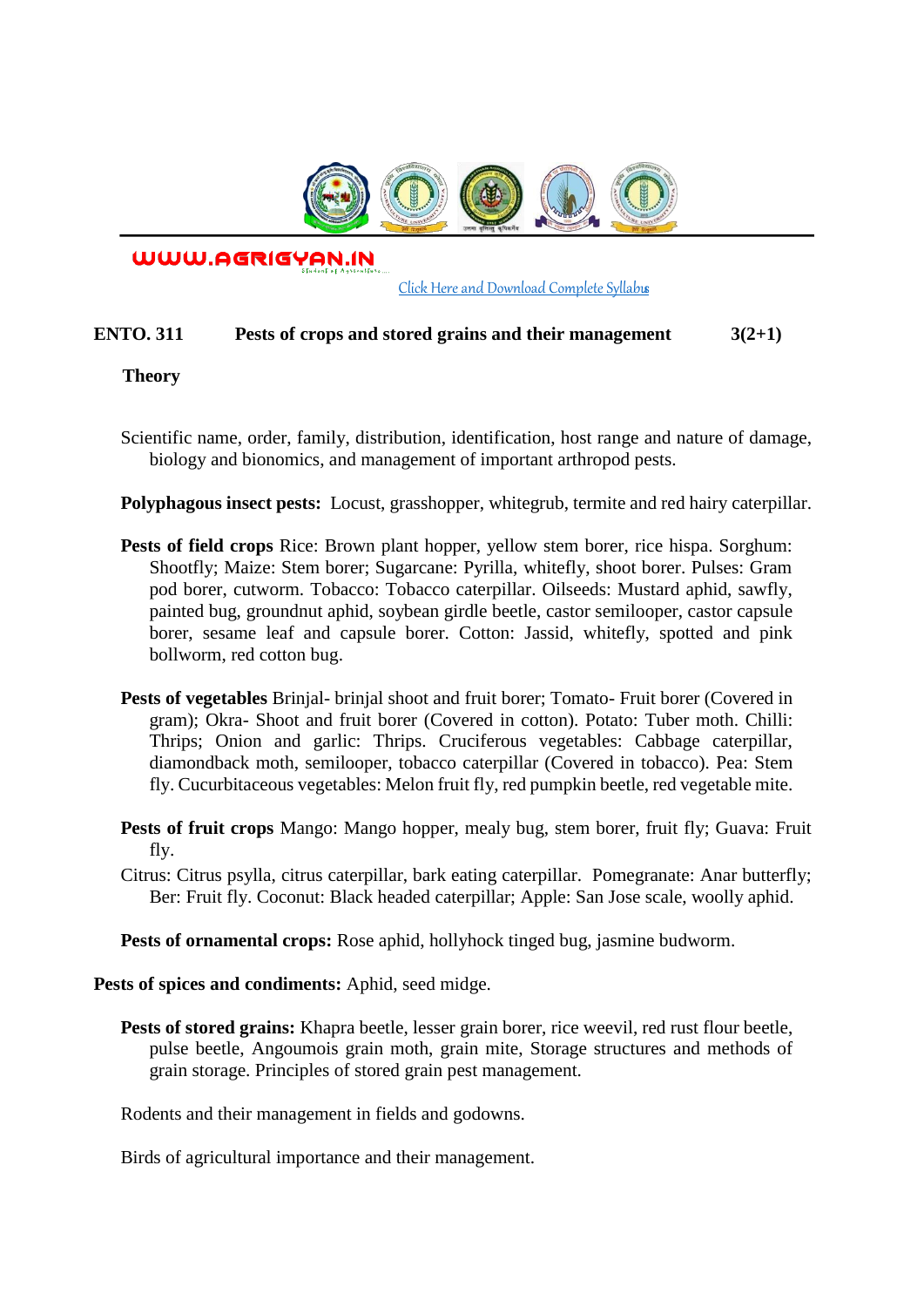### **Practical**

Study of identification, host range and nature of damage, biology and bionomics, and management of important arthropod pests of various field crops, vegetable crops, fruit crops, ornamental crops, spices and condiments including polyphagous insect pests. Identification of insect pests and mites associated with stored grains. Determination of insect infestation by different methods. Fumigation of grain stores and godowns. Identification of rodents and birds and their control operations. Determination of moisture content of grain. Methods of grain sampling under storage condition. Visit to nearest FCI godowns.

| S.No.            | <b>Topic</b>                                                                       | No.of          |
|------------------|------------------------------------------------------------------------------------|----------------|
|                  |                                                                                    | lectures       |
| 1.               | Polyphagous insect pests: Locust, grasshopper, whitegrub, termite and red          | $\overline{2}$ |
|                  | hairy caterpillar                                                                  |                |
|                  |                                                                                    |                |
| 2.               | Rice: Brown plant hopper, yellow stem borer, rice hispa.                           | $\overline{2}$ |
| 3.               | Sorghum: Shootfly; Maize: Stem borer; Sugarcane: Pyrilla, whitefly,<br>shoot borer | $\overline{2}$ |
| $\overline{4}$ . | Pulses: Gram pod borer, cutworm. Tobacco: Tobacco caterpillar                      | $\overline{2}$ |
| 5.               | Oilseeds: Mustard aphid, sawfly, painted bug, groundnut aphid, soybean             | $\overline{2}$ |
|                  | girdle beetle, castor semilooper, castor capsule borer, sesame leaf and            |                |
|                  | capsule borer.                                                                     |                |
| 6.               | Cotton: Jassid, whitefly, spotted and pink bollworm, red cotton bug.               | $\overline{2}$ |
| 7.               | Pests of vegetables crops: Brinjal- brinjal shoot and fruit borer; Tomato-         | $\overline{2}$ |
|                  | Fruit borer (Covered in gram); Okra- Shoot and fruit borer (Covered in             |                |
|                  | cotton). Potato: Tuber moth. Pea: Stem fly.                                        |                |
| 8.               | Chilli: Thrips; Onion and garlic: Thrips                                           | $\mathbf{1}$   |
| 9.               | vegetables: Cabbage caterpillar, diamondback<br>Cruciferous<br>moth,               | $\overline{2}$ |
|                  | semilooper, tobacco caterpillar (Covered in tobacco).                              |                |
| 10.              | Cucurbitaceous vegetables: Melon fruit fly, red pumpkin beetle, red                | 2              |
|                  | vegetable mite.                                                                    |                |
| 11.              | Pests of fruit crops: Mango: Mango hopper, mealy bug, stem borer, fruit            | $\overline{2}$ |
|                  | fly; Guava: Fruit fly.                                                             |                |
| 12.              | Citrus: Citrus psylla, citrus caterpillar, bark eating caterpillar.                | $\mathbf{1}$   |
| 13.              | Pomegranate: Anar butterfly; Ber: Fruit fly.                                       | 1              |
| 14.              | Coconut: Black headed caterpillar; Apple: San Jose scale, woolly aphid.            | $\mathbf{1}$   |
| 15.              | Ornamental Crops: Rose aphid, hollyhock tinged bug, jasmine                        | $\mathbf{1}$   |
|                  | budworm.                                                                           |                |
| 16.              | Spices and condiments: Aphid, seed midge                                           | $\mathbf{1}$   |
| 17.              | Pests of stored grains: Khapra beetle, lesser grain borer, rice weevil, red        | $\overline{2}$ |
|                  | rust flour beetle, pulse beetle, Angoumois grain moth, grain mite.                 |                |

#### **Lecture Schedule: Theory**